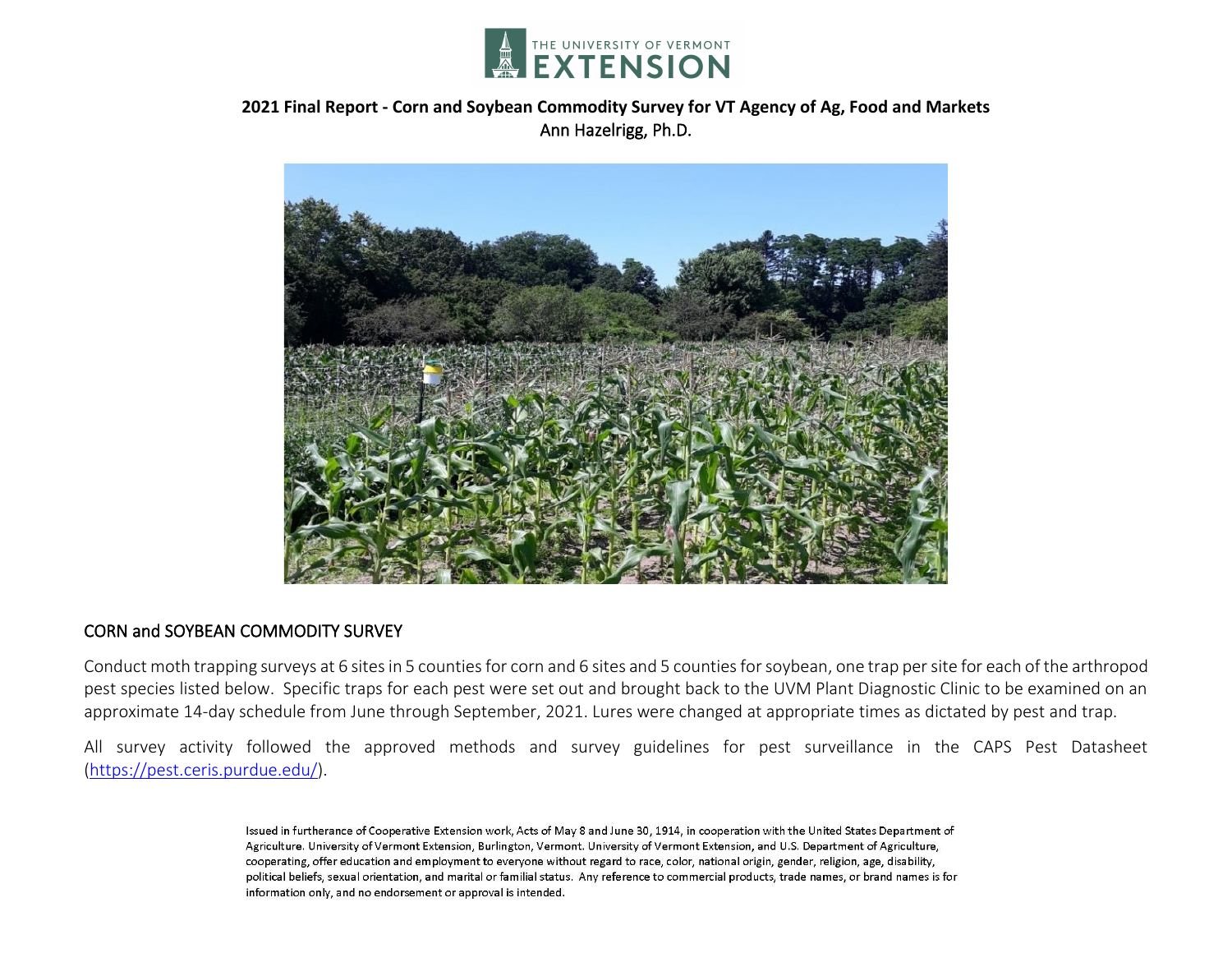### **CORN (6 fields, 5 counties):**

Corn counties included: Addison, Chittenden, Franklin, Grand Isle, Rutland

Corn scouts included: Scott Lewins, Kirsten Workman, Macie Millstein, Sarah Kingsley-Richards and Ann Hazelrigg

Corn results: None of the pests listed were found at any of the 6 sites in 5 counties on any date with the exception of several moths resembling *Autographa gamma*. These were collected and labeled for site, crop and date. This also occurred in 2020 and the specimen was sent to the USDA for further testing and was found to not be *A. gamma.* Suspect moths from 2021 will be sent to USDA for confirmation.

## Corn farms surveyed, summer 2021

| Corn - 6 farms, 5 counties |                  |
|----------------------------|------------------|
| <b>Farm Name</b>           | <b>VT County</b> |
| <b>Border View</b>         | Grand Isle       |
| Hudak Farm                 | Franklin         |
| Gosliga Farm               | Addison          |
| North Williston Cattle Co. | Chittenden       |
| <b>UVM HRC</b>             | Chittenden       |
| Kemp Farm                  | Rutland          |

# Corn Sites (coordinates and address)

- 1. Border View Farm (45.01135, -73.30711) 487 Line Rd, Alburg, VT 05440
- 2. Hudak Farm (44.8491, 73.0884) 599 St Albans Road, Swanton, VT 05488
- 3. Gosliga Farm (44.0600, -73.1875) 255 Sunset Lane, Addison, VT 05491
- 4. No.Williston Cattle Co. (44.481351, -73.135624) 314 So. Street, Essex Junction, VT 05452
- 5. UVM HREC (44.4307, -73.2043) 65 Green Mountain Drive, S. Burlington, VT 05403
- 6. Kemp Farm (47.2465, -73.0350) 400 Wood Lane, Brandon, VT 05733

# **SOYBEAN (6 fields, 5 counties):**